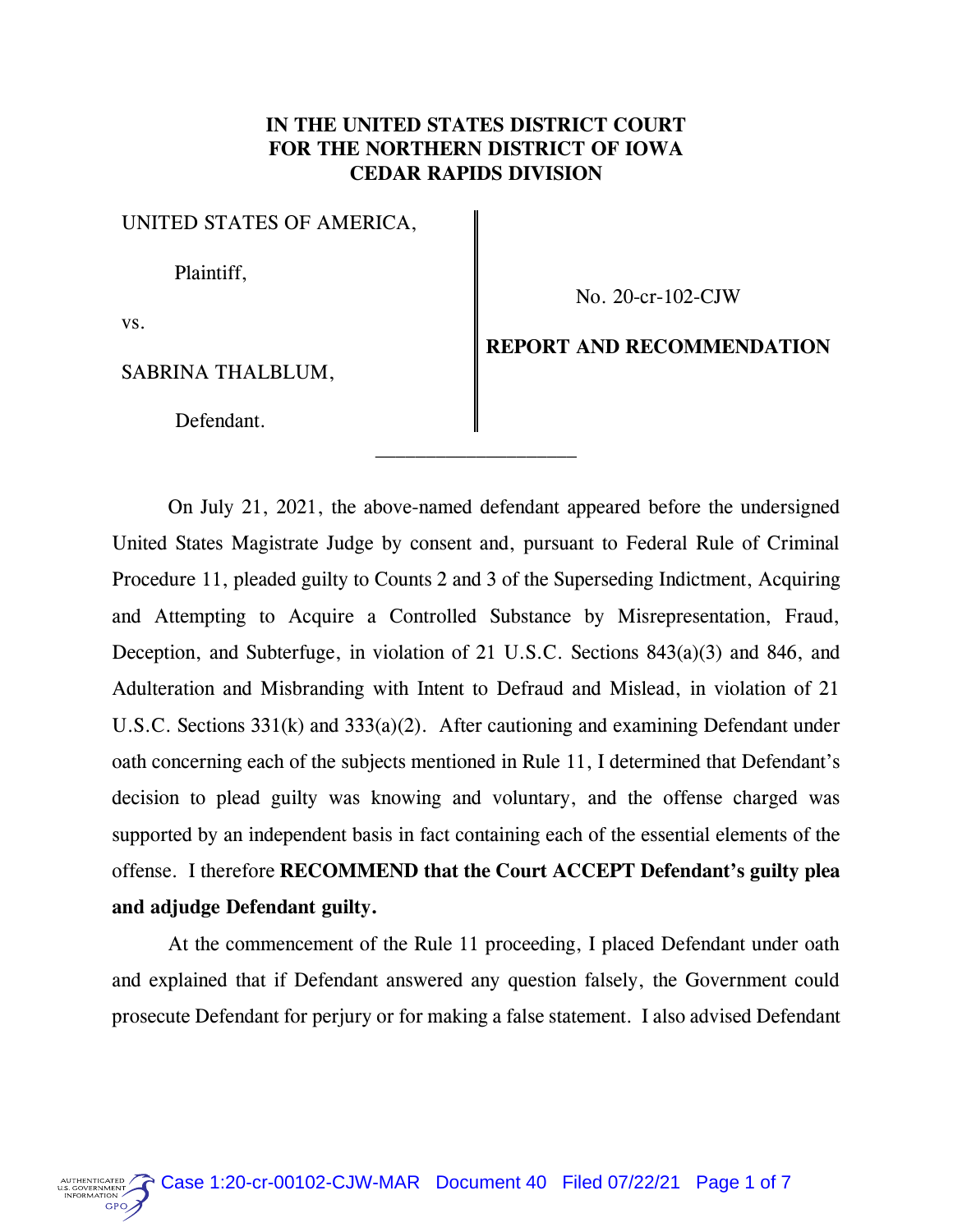*that in any such prosecution, the Government could use against Defendant any statements made under oath.*

*I then asked Defendant a number of questions to ensure Defendant had the requisite mental capacity to enter a plea.* I elicited Defendant's full name, age, and extent of *education. I also inquired into Defendant's history of mental illness; use of illegal and/or prescription drugs; and use of alcohol. From this inquiry, I determined Defendant was not suffering from any mental disability that would impair Defendant's ability to make a knowing, intelligent, and voluntary guilty plea.*

*Defendant acknowledged receipt of a copy of the Superseding Indictment and further acknowledged that Defendant had fully discussed the Superseding Indictment with Defendant's counsel. Defendant acknowledged that Defendant had fully conferred with Defendant's counsel prior to deciding to plead guilty and that Defendant was satisfied with counsel's services.* 

*I fully advised Defendant of all the rights Defendant would be giving up if Defendant decided to plead guilty, including the following:*

- *1. The right to assistance of counsel at every stage of the case;*
- *2. The right to a speedy, public trial;*
- *3. The right to have the case tried by a jury selected from a cross-section of the community;*
- *4. That Defendant would be presumed innocent, and would be found not guilty unless the Government could prove each and every element of the offense beyond a reasonable doubt;*
- *5. That Defendant would have the right to see and hear all of the Government's witnesses, and Defendant's attorney would have the right to cross-examine any witnesses called by the Government;*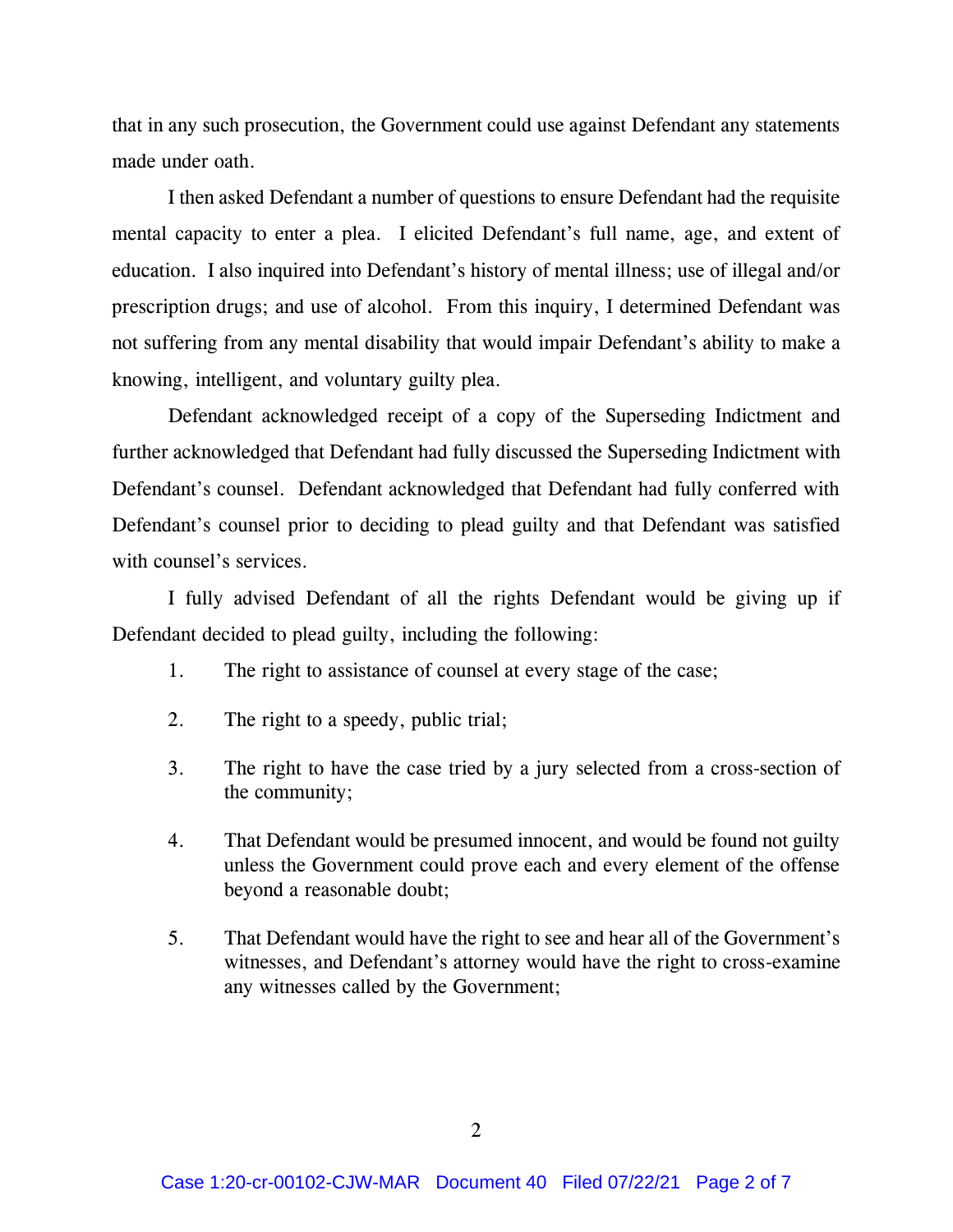- *6. That Defendant would have the right to subpoena witnesses to testify at the trial, and if Defendant could not afford to pay the costs of bringing these witnesses to court, then the government would pay those costs;*
- *7. That Defendant would have the privilege against self-incrimination: i.e., Defendant could choose to testify at trial, but need not do so; if Defendant chose not to testify, then the Court would instruct the jury that it could not draw any adverse inference from Defendant's decision not to testify; and*
- *8. That any verdict by the jury would have to be unanimous.*

*I explained that if Defendant pleaded guilty, Defendant would be giving up all of these rights, there would be no trial, and Defendant would be adjudged guilty just as if Defendant had gone to trial and a jury returned a guilty verdict against Defendant.*

## • **Plea Agreement**

*I determined that Defendant was pleading guilty pursuant to the Third Revised Memorandum of a Proposed Plea Agreement between the United States Attorney's Office and Defendant ("the plea agreement"). After confirming that a copy of the written plea agreement was in front of Defendant and Defendant's counsel, I determined that Defendant understood the terms of the plea agreement. I summarized the plea agreement, and made certain Defendant understood its terms.* 

# • **Dismissal of Charges**

*I explained that the plea agreement provides for dismissal of Counts 1, 4, and 5 of the Superseding Indictment if Defendant pleads guilty to Counts 2 and 3 of the Superseding Indictment, and that a district judge will decide whether or not to accept the sentencing agreement. If the district judge decides to reject the sentencing agreement, then Defendant will have an opportunity to withdraw the guilty plea and instead plead not guilty.*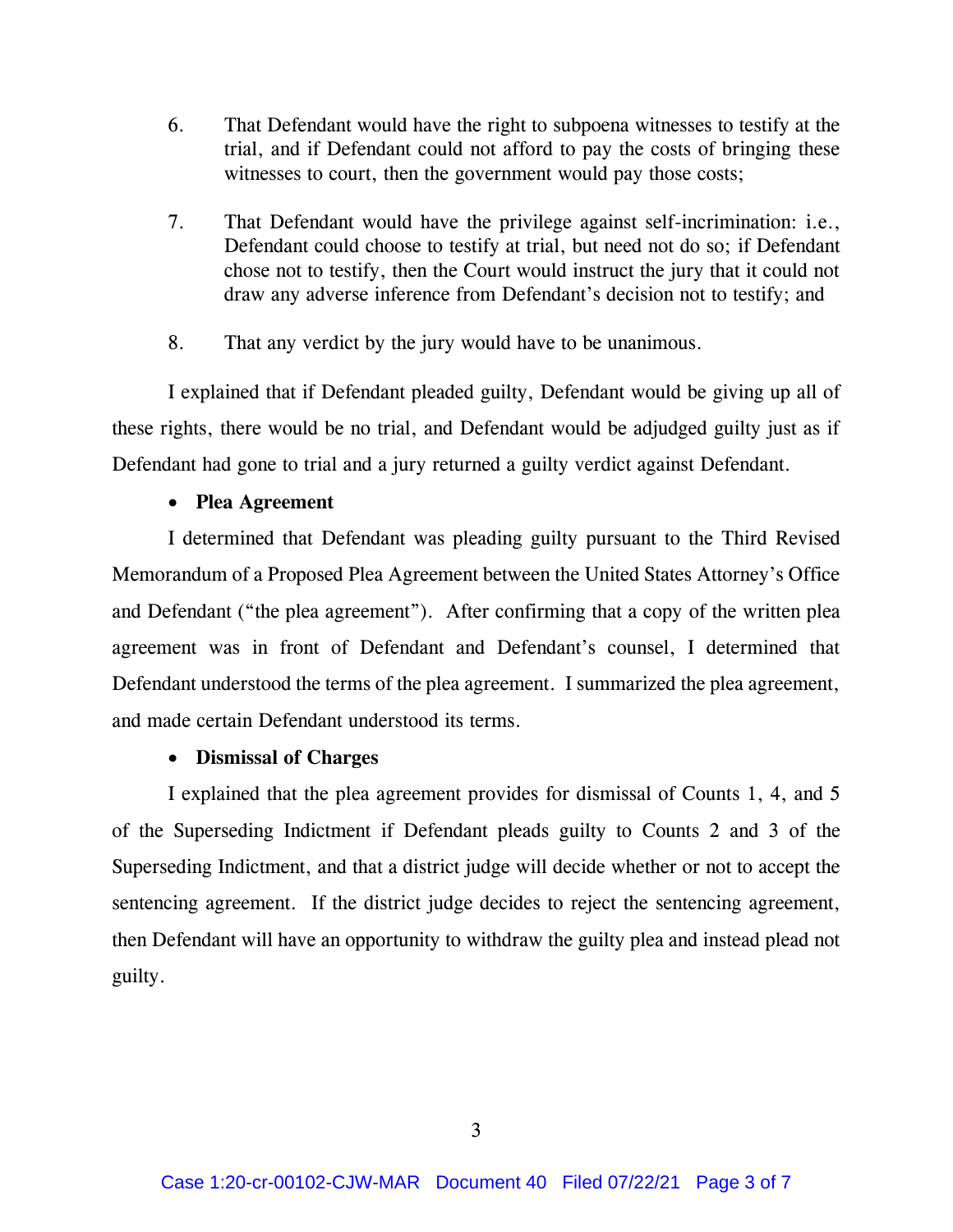#### • **Elements of Crimes and Factual Basis**

*I summarized the charges against Defendant and listed the elements of the crimes charged. I determined that Defendant understood each and every element of the crimes, and Defendant's counsel confirmed that Defendant understood each and every element of the crimes charged. For the offenses to which Defendant was pleading guilty, I elicited a full and complete factual basis for all elements of the crimes charged in the Superseding Indictment. Defendant's attorney indicated that the offenses to which Defendant was pleading guilty were factually supported.*

## • **Sentencing**

*I explained to Defendant that the district judge will determine the appropriate sentence at the sentencing hearing. I explained that the Court will use the advisory United States Sentencing Guidelines to calculate Defendant's sentence. I explained that the sentence imposed might be different from what the advisory guidelines suggest it should be and may be different from what Defendant's attorney had estimated.*

*I explained that a probation officer will prepare a written presentence investigation report and that Defendant and Defendant's counsel will have an opportunity to read the presentence report before the sentencing hearing and will have the opportunity to object to the contents of the report. I further explained that Defendant and Defendant's counsel*  will be afforded the opportunity to present evidence and be heard at the sentencing *hearing.*

*I advised Defendant of the consequences of the guilty plea, including the maximum term of imprisonment, the maximum term of supervised release, and the maximum fine. Specifically, I advised Defendant that* **Count 2 of the Superseding Indictment** *is punishable by the following maximum penalties: (1)* **not more than four years in prison**  *without the possibility of parole; (2) a period of supervised release following prison of* **not more than one year***; (3) a fine of not more than* **\$250,000***; and (4) a mandatory*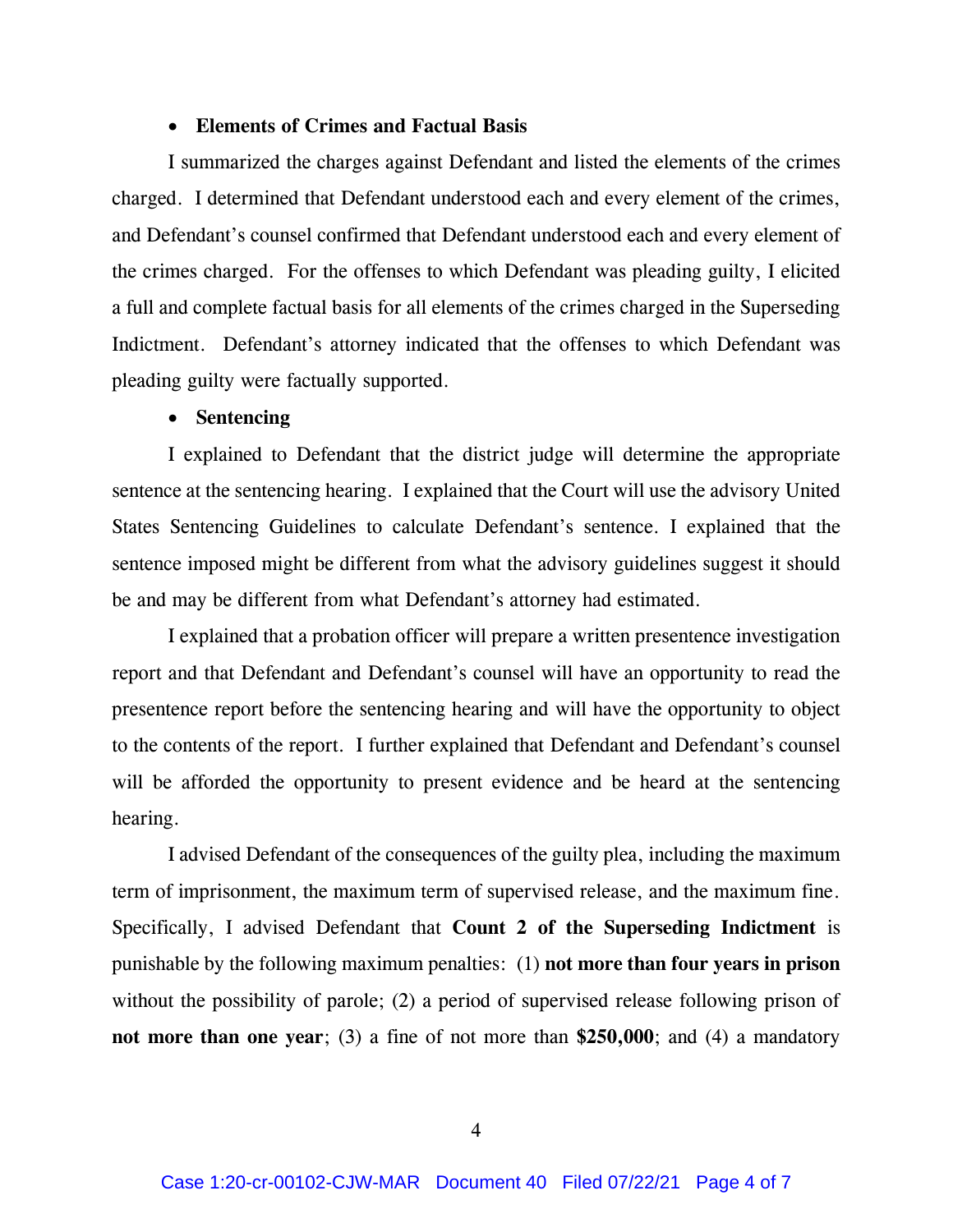*special assessment of* **\$100***. I advised Defendant that* **Count 3 of the Superseding Indictment** *is punishable by the following maximum penalties: (1)* **not more than three years in prison** *without the possibility of parole; (2) a period of supervised release following prison of* **not more than one year***; (3) a fine of not more than* **\$250,000***; and (4) a mandatory special assessment of* **\$100***. I further advised Defendant that because there are multiple counts, the sentences could be run consecutively and explained the difference between consecutive and concurrent sentences. I explained that if she is sentence to consecutive sentences then she could be facing seven years in prison.* 

I explained that the Court will impose conditions of supervised release, and that if *Defendant violates a condition of supervised release, then the Court could revoke*  Defendant's supervised release and require Defendant to serve all or part of the term of *supervised release in prison, without credit for time previously served on supervised*  release. I advised Defendant that regardless of the sentence imposed, there would be no *possibility of parole. I also advised Defendant that* **she will be required to pay restitution** *as set forth in the plea agreement at paragraph 24. I advised Defendant of*  the collateral consequences of pleading guilty. Defendant acknowledged understanding *all of the above consequences.*

## • **Waiver of Appeal**

*I explained that Defendant has waived his right to appeal, except under the limited circumstances set forth in paragraph 37 of the plea agreement. The Government retains its right to appeal the sentence in this case.*

*Defendant confirmed that the decision to plead guilty was voluntary; was not the*  result of any promises; and was not the result of anyone threatening, forcing, or *pressuring Defendant to plead guilty. I explained that after the district judge accepts Defendant's guilty pleas, Defendant will have no right to withdraw the pleas at a later date, even if the sentence imposed is different from what Defendant anticipated.*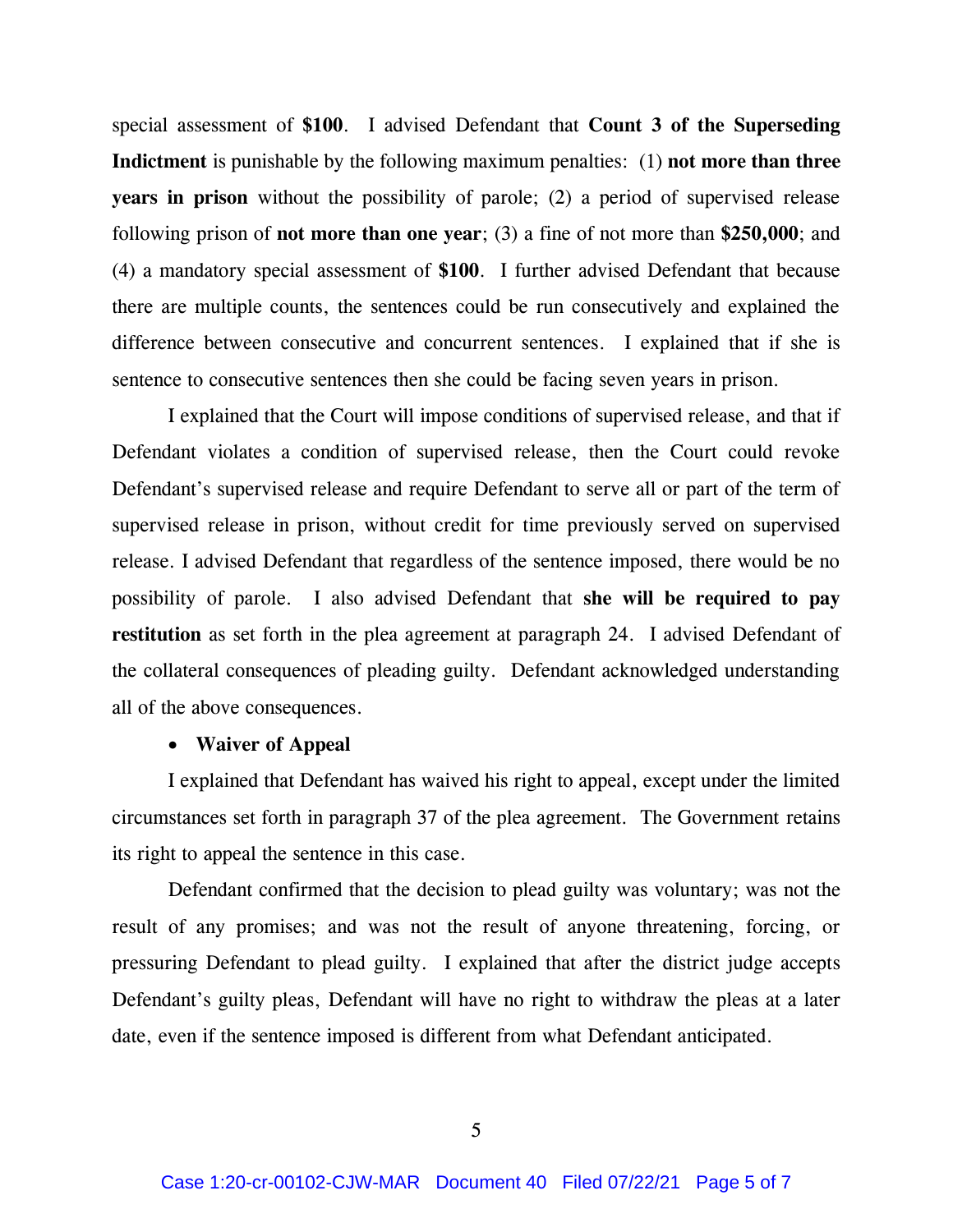*Defendant confirmed that Defendant still wished to plead guilty, and Defendant pleaded guilty to Counts 1 and 2 of the Superseding Indictment.*

*I find the following with respect to the guilty pleas:*

- *1. Defendant's pleas are voluntary; knowing; not the result of force, threats or promise; and Defendant is fully competent.*
- *2. Defendant is aware of the minimum and maximum punishment for the counts to which Defendant pleaded guilty.*
- *3. Defendant knows of and voluntarily waived Defendant's jury trial rights.*
- *4. There is a factual basis for the pleas.*
- *5. Defendant is guilty of the crimes to which Defendant pleaded guilty.*

# • **Forfeiture**

*Pursuant to Federal Rule of Criminal Procedure 32.2(b)(1), I found that the Government had established the requisite nexus between Defendant's offense and the items described in the Indictment's forfeiture allegation, specifically Defendant's State of*  Iowa nursing license. I recommend the Court enter a preliminary forfeiture order *pursuant to Federal Rule of Criminal Procedure 32.2(b)(2).*

I found by clear and convincing evidence that Defendant is not likely to flee or to pose a danger to the safety of any other person or the community. Therefore, in *accordance with 18 U.S.C. Sections 3143(a) and 3142(c), Defendant was released pursuant to the terms of bond, and Defendant shall surrender to the United States Marshals Service on a date to be determined by the United States District Judge.*

*I explained that the Parties have fourteen (14) days from the filing of this Report and Recommendation to file any objections to my findings, and that if no objections are made, then the district judge may accept Defendant's guilty pleas by simply entering a written order doing so. 28 U.S.C. § 636(b)(1); Fed. R. Crim. P. 59(b). But see, United*